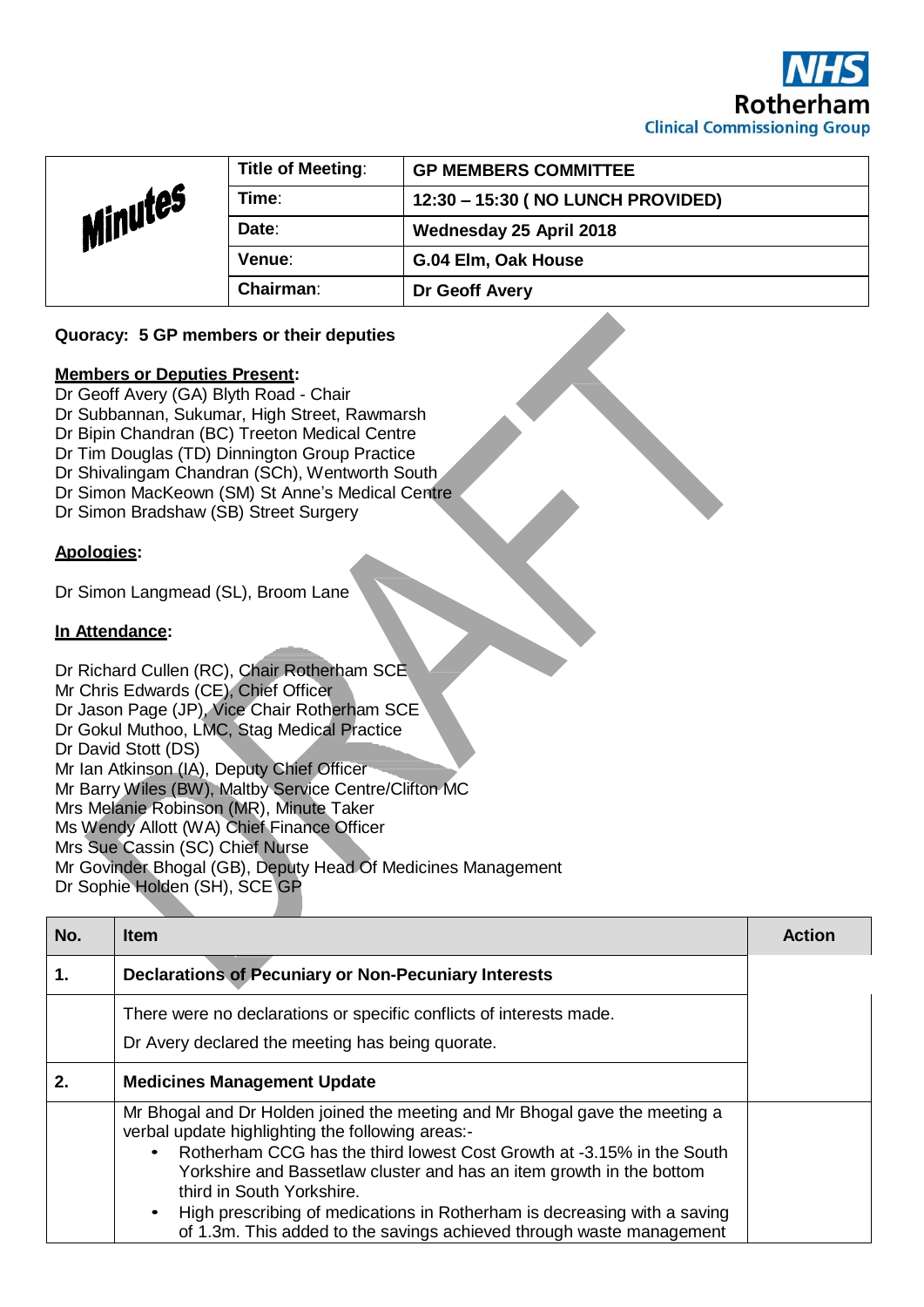|    | ∠                                                                                                                                                                                                                                                                                                                                                                                                                                                                                                                                                                                                                                                                                                        |  |
|----|----------------------------------------------------------------------------------------------------------------------------------------------------------------------------------------------------------------------------------------------------------------------------------------------------------------------------------------------------------------------------------------------------------------------------------------------------------------------------------------------------------------------------------------------------------------------------------------------------------------------------------------------------------------------------------------------------------|--|
|    | gives a total of 2.69m.<br>The Medicines Management Team is predicting a 2.2m underspend if<br>$\bullet$<br>Category M and NCSO prices remain at the same level.<br>The recruitment of three Waste Technicians has been successful and the<br>$\bullet$<br>first Technician will start in post on 14 May 2018. The North, South and<br>Central areas will be allocated one technician to undertake work mainly<br>with Care Homes.<br>ICS – informed the meeting how Medicines Management will fit in the ICS<br>$\bullet$<br>and highlighted the areas of work been covered by each CCG and the<br>available funding.<br>Mr Bhogal informed the meeting that the prescribing of one brand of emollients |  |
|    | costs £135,000 per year and a saving of £40,000 per year would be made by<br>prescribing an alternative.<br>Mr Bhogal enquired how members would feel about having the difficult<br>conversations with patients if an alternative to that emollient were prescribed.                                                                                                                                                                                                                                                                                                                                                                                                                                     |  |
|    | Dr Muthoo informed the meeting that the use of a sign to present to patients<br>informing patients of the RCCG changes in prescribing would assist in this.<br>Dr Avery reported to the meeting that General Practice spends less than<br>Secondary Care and enquired how RCCG can encourage practices and suggest<br>the use of an incentive scheme.                                                                                                                                                                                                                                                                                                                                                    |  |
|    | Dr Douglas informed the meeting that it had been reported at a recent locality<br>meeting that Pharmacy First will no longer be carrying out minor ailments.                                                                                                                                                                                                                                                                                                                                                                                                                                                                                                                                             |  |
|    | Mr Bhogal informed the meeting that no decision has been made and<br>consultation is taking place with the locality.<br>Dr Douglas and Dr Avery declared an interest as each has a pharmacy based<br>within their practices.                                                                                                                                                                                                                                                                                                                                                                                                                                                                             |  |
|    | The meeting discussed the issues around no cheaper alternatives and the issues<br>around being unable to access Epipens, the strengths available and the issues<br>around the quantity to prescribe to each patient.<br>Dr Muthoo raised the issue of returning stock on behalf of patients to chemists                                                                                                                                                                                                                                                                                                                                                                                                  |  |
|    | and the difficulties being experienced.<br>Mr Bhogal informed the meeting that Pharmacists are contracted to take back<br>stock and asked practices to inform the Medicines Management Team of any<br>problems.<br>Members of the meeting where asked to inform the team of any ideas they may<br>have regarding making savings within Medicines Management.                                                                                                                                                                                                                                                                                                                                             |  |
|    | Dr Sukumar suggested that a representative of the Medicines Management team<br>could attend the PPG Forum to provide information around the saving being<br>made.                                                                                                                                                                                                                                                                                                                                                                                                                                                                                                                                        |  |
|    | Mr Bhogal noted the suggestion.<br>Mr Bhogal and Dr Holden left the meeting.                                                                                                                                                                                                                                                                                                                                                                                                                                                                                                                                                                                                                             |  |
| 3. | The Health Village Project                                                                                                                                                                                                                                                                                                                                                                                                                                                                                                                                                                                                                                                                               |  |
|    | Dr Mackeown gave a verbal update regarding the Village Project and highlighted<br>that the overarching aims of the project were:<br>to prevent/reduce hospital admissions                                                                                                                                                                                                                                                                                                                                                                                                                                                                                                                                |  |

• to reduce the length of stay in secondary care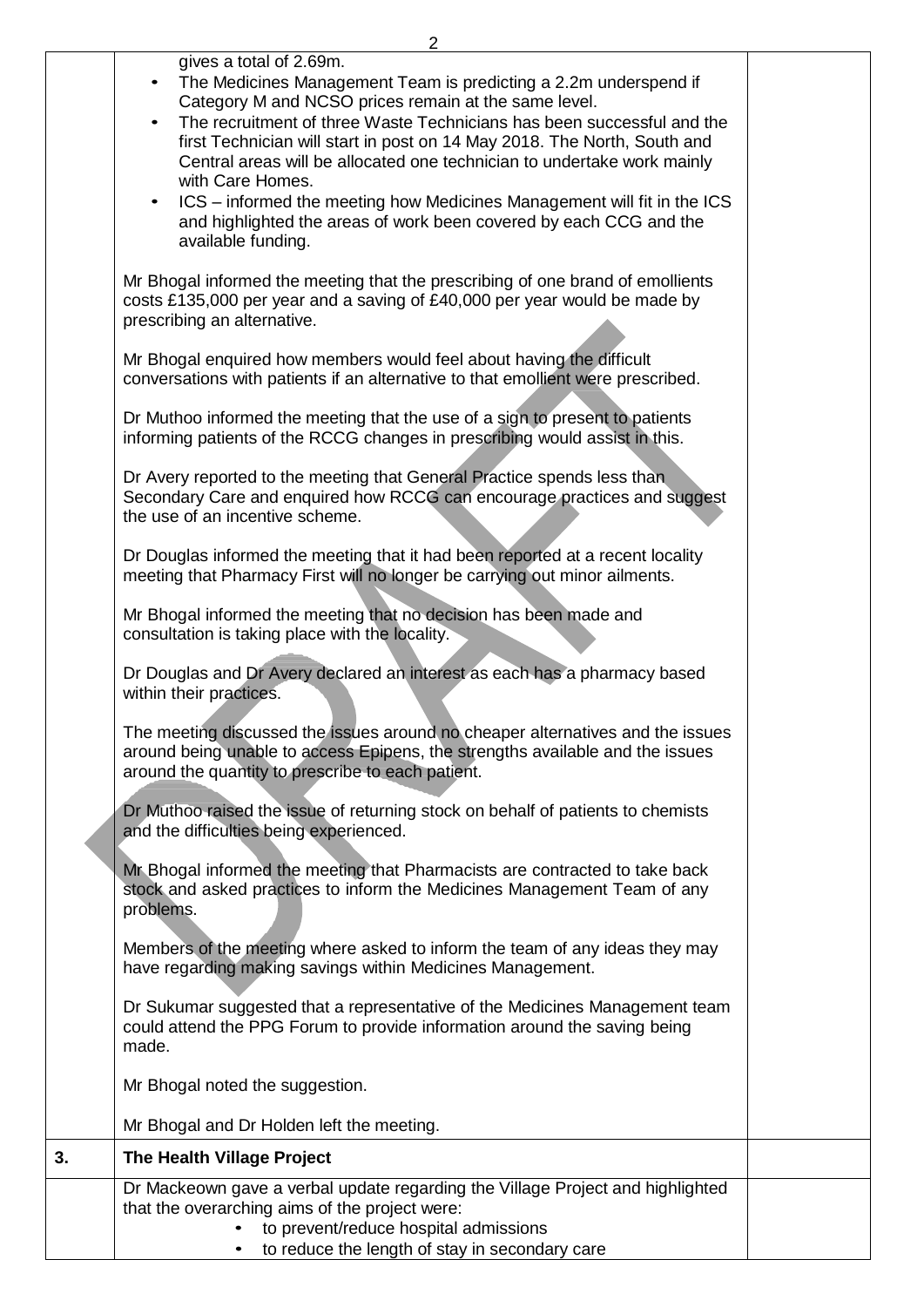| 3  |                                                                                                                                                                                                                                                                                                                                    |  |  |
|----|------------------------------------------------------------------------------------------------------------------------------------------------------------------------------------------------------------------------------------------------------------------------------------------------------------------------------------|--|--|
|    | to reduce the cost of health and social care through early<br>intervention<br>reduce duplication for patients and professionals                                                                                                                                                                                                    |  |  |
|    | improve communication and joint working between<br>professionals                                                                                                                                                                                                                                                                   |  |  |
|    | develop a holistic approach to care                                                                                                                                                                                                                                                                                                |  |  |
|    | The team was multi-agency and co-located within the Health Village that hosts<br>the two GP practices. The core team consisted of a Community Physician,<br>Community Matron, District Nurses, Physiotherapy, Occupational Therapy, Social<br>Care, Community Development and Link Worker, Mental Health and Social<br>Prescriber. |  |  |
|    | Dr Mackeown informed the meeting that the pilot had now ended. Problems with<br>IT had been experienced at the beginning. Co-location of staff had proved a good<br>way of working and improved communication across agencies.                                                                                                     |  |  |
|    | Mr Edwards reported to the meeting that the Community Transformation Board<br>had carried out an evaluation and discuss how the scheme will be implemented<br>within the localities.                                                                                                                                               |  |  |
|    | Mr Atkinson informed the meeting that the Transformation Board has signed off<br>the draft local proposals and members will be given the opportunity to comment<br>on these.                                                                                                                                                       |  |  |
|    | Dr Clitherow is to be invited to attend the next meeting to provide an update.                                                                                                                                                                                                                                                     |  |  |
|    | The Health Village Project is to be discussed further at a future meeting.                                                                                                                                                                                                                                                         |  |  |
| 4. | RCCG 360° Stake Holder Finding Report 2017/18                                                                                                                                                                                                                                                                                      |  |  |
|    | Dr Cullen presented to the meeting of the RCCG 360 <sup>°</sup> Stake Holder Finding<br>Report 2017/18. Dr Cullen acknowledged that the feedback from practices was<br>not as good as received previously and informed that the cause for this was due<br>to the Quality Contract and the Public Health Contract.                  |  |  |
|    | Mr Edward's informed the meeting that Mr Atkinson, Mrs Allott and Dr Cullen as<br>Chair, will be visiting the localities to gain feedback.                                                                                                                                                                                         |  |  |
|    | Members were asked to provide advice on the correct approach to take and<br>agreed that the RCCG Executive visiting localities was the correct approach.                                                                                                                                                                           |  |  |
|    | Dr Muthoo informed the meeting that there was a lack of communication with<br>GPs at grass route level and that most papers are signed off prior to localities<br>been aware of them and there was a need for the Chair to meet with practices.                                                                                    |  |  |
|    | Dr Cullen informed the meeting of the Doncaster approach where the Chair is<br>employed 4 days per week and visits practices on a regular basis.                                                                                                                                                                                   |  |  |
|    | Dr Avery reported to the meeting the idea of having a commissioning event twice<br>a year at the PLTC event.                                                                                                                                                                                                                       |  |  |
|    | Mrs Cassin informed the meeting that following feedback response the<br>commissioning events had been ceased and incorporated into the PLTC events.<br>A recent PLTC feedback response from a recent survey had requested no more<br>commissioning events.                                                                         |  |  |
|    | Dr MacKeown suggested that RCCG should write to the GPs individually and not<br>to practices to gain an individual response.                                                                                                                                                                                                       |  |  |
|    | Mr Edwards proposed that a letter from Dr Cullen, Chair and Dr Avery, GPMC<br>chair should be circulated to all GPs.                                                                                                                                                                                                               |  |  |
|    | The meeting agreed to the following actions:                                                                                                                                                                                                                                                                                       |  |  |
|    | A joint letter from SCE and the GPMC<br>Increasing the CCG's profile at locality meetings<br>A keynote at the start of the PLTC events.                                                                                                                                                                                            |  |  |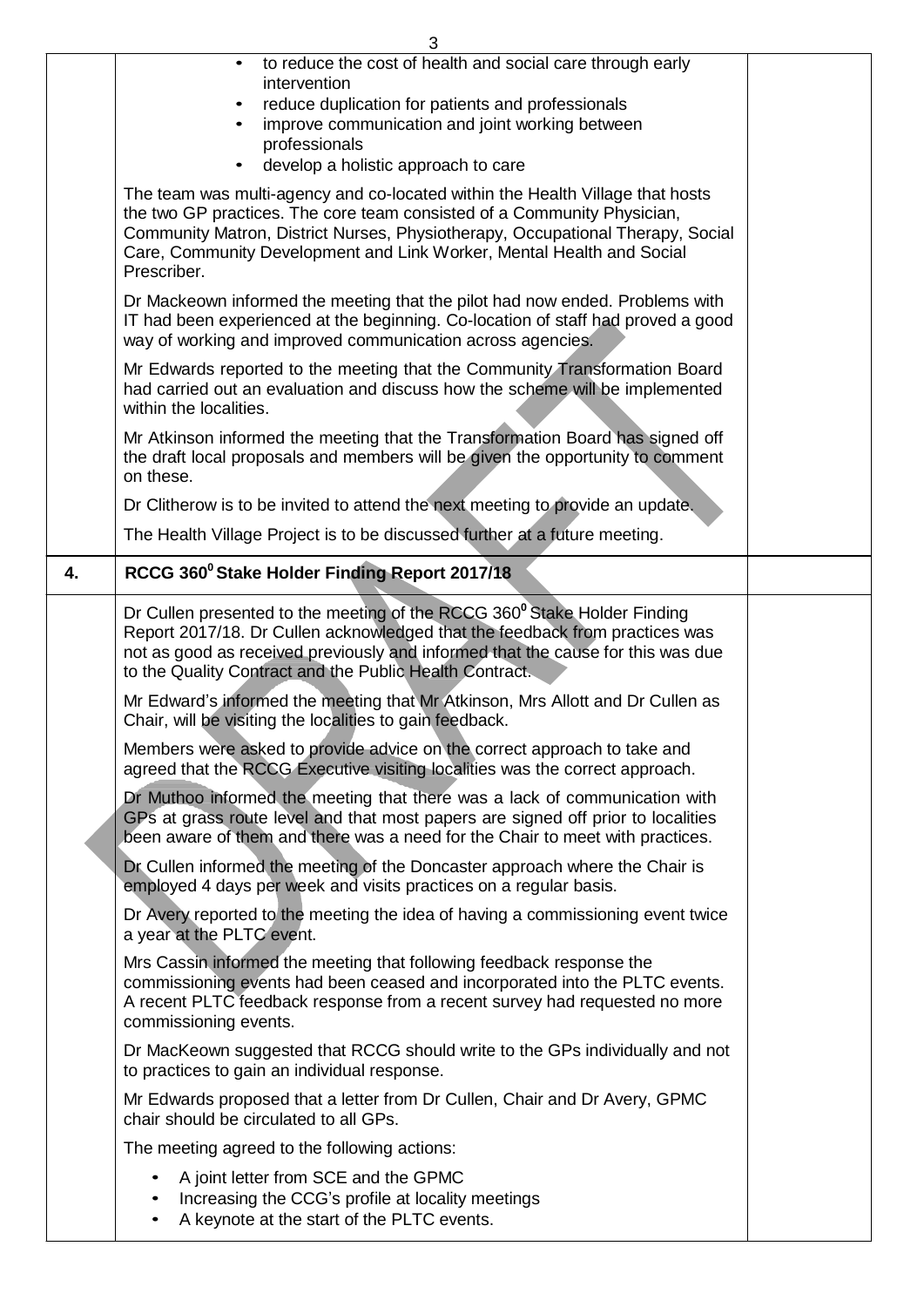|    | 4<br>The meeting agreed to review in six months' time.                                                                                                                                                                                                                      |              |
|----|-----------------------------------------------------------------------------------------------------------------------------------------------------------------------------------------------------------------------------------------------------------------------------|--------------|
| 5. | <b>Rotherham Integrated Care Partnership</b>                                                                                                                                                                                                                                |              |
|    | Dr Cullen presented the Integrated Care Update to the meeting and informed<br>members that the update provided members with an update on the development<br>of the Integrated Care in South Yorkshire and Bassetlaw and updated members<br>on Integrated Care in Rotherham. |              |
|    | Dr Cullen informed the meeting that all the partners including the GP Federation<br>have signed up to work together and to attend public meetings and present<br>Rotherham as a plan.                                                                                       |              |
|    | Dr Cullen informed the meeting that the GP Federation have the same<br>responsibilities on the board as the other partners. Only the Clinical Lead<br>representative from the Federation has the authority to vote.                                                         |              |
|    | Mr Edwards informed the meeting that the vacant post of Clinical Lead for the GP<br>Federation had been advertised.                                                                                                                                                         |              |
|    | The meeting discussed the role of the GP Federation and Mr Wiles informed the<br>meeting representatives from the Federation are happy to visit Localities to give<br>an update of their role.                                                                              |              |
|    | Issues were raised around members not being contacted after expressing an<br>interest to join the Federation Board.                                                                                                                                                         |              |
|    | Members note the update.                                                                                                                                                                                                                                                    |              |
| 6. | <b>NHSE Improvement Framework Checkpoint Letter</b>                                                                                                                                                                                                                         |              |
|    | Item withdrawn.                                                                                                                                                                                                                                                             |              |
| 7. | Draft Minutes of the 28 March 2018 GPMC Meeting                                                                                                                                                                                                                             |              |
|    | The minutes of the meeting on the 28 March 2018 were approved as an accurate<br>record of the meeting.                                                                                                                                                                      |              |
|    | Dr Avery and Mr Edwards are to invite Public Health to a future meeting when<br>appropriate.                                                                                                                                                                                | <b>GA/CE</b> |
|    | Mr Atkinson is to ensure the communication regarding REWS has been<br>circulated via the GP newsletter.                                                                                                                                                                     | IA           |
|    | Mr Atkinson is to provide an update regarding the system for GPs to contact the<br>Ultrasound Department at TRFT at the next meeting.                                                                                                                                       | IA           |
| 8. | <b>Issues Logs</b><br>a) RDaSH Issues Log<br>Members reviewed the RDaSH issues logs for information.<br>Dr Cullen informed the meeting that an apology has been received from<br>TRFT over the John Miles Letters.                                                          |              |
|    | b) TRFT Issues Logs                                                                                                                                                                                                                                                         |              |
|    | Members reviewed the TRFT issues logs for information.                                                                                                                                                                                                                      |              |
|    | Dr Page informed the meeting that with the implementation of the<br>CAMHS SPA service schools can refer straight into the service without a<br>GP completing the referral.                                                                                                  |              |
| 9. | <b>Locality Feedback &amp; Outstanding Feedback from Previous Months</b>                                                                                                                                                                                                    |              |
|    | Members reviewed the log for information. Comments made and added to the<br>log for further discussion.                                                                                                                                                                     |              |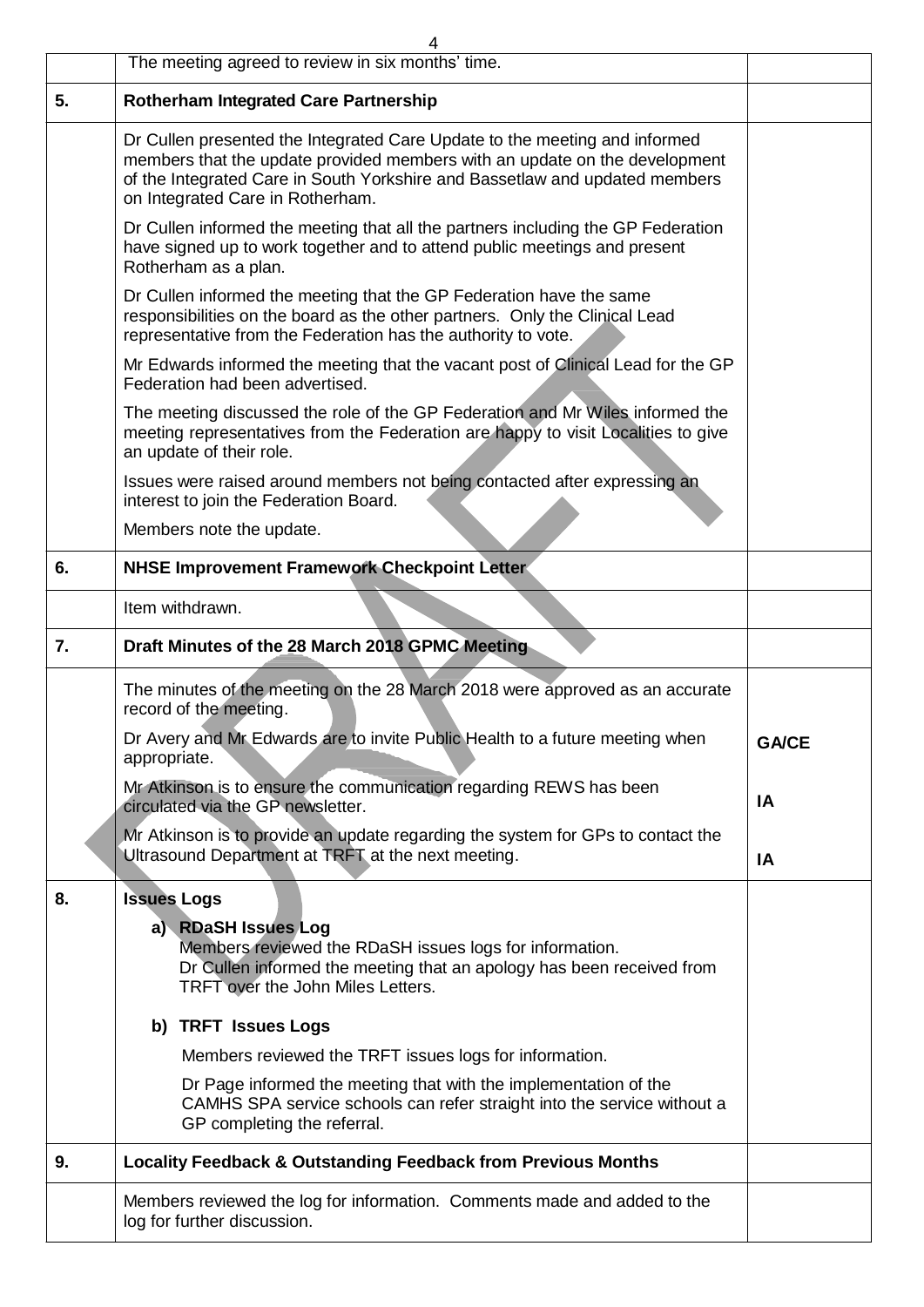| 10. | Feedback from GPMC Members attending sub-committees                                                                                                                                                                                                                                                                                                                                                                                                                                                                                                                                                                                                                                                                                                                                                                                                                                                                                                                                                                                                                                                                                                                                                                                                                                                                                                                                                                                                                                                                                                                                                       |              |
|-----|-----------------------------------------------------------------------------------------------------------------------------------------------------------------------------------------------------------------------------------------------------------------------------------------------------------------------------------------------------------------------------------------------------------------------------------------------------------------------------------------------------------------------------------------------------------------------------------------------------------------------------------------------------------------------------------------------------------------------------------------------------------------------------------------------------------------------------------------------------------------------------------------------------------------------------------------------------------------------------------------------------------------------------------------------------------------------------------------------------------------------------------------------------------------------------------------------------------------------------------------------------------------------------------------------------------------------------------------------------------------------------------------------------------------------------------------------------------------------------------------------------------------------------------------------------------------------------------------------------------|--------------|
|     | <b>Practice Managers Forum</b><br>a)                                                                                                                                                                                                                                                                                                                                                                                                                                                                                                                                                                                                                                                                                                                                                                                                                                                                                                                                                                                                                                                                                                                                                                                                                                                                                                                                                                                                                                                                                                                                                                      |              |
|     | No Feedback                                                                                                                                                                                                                                                                                                                                                                                                                                                                                                                                                                                                                                                                                                                                                                                                                                                                                                                                                                                                                                                                                                                                                                                                                                                                                                                                                                                                                                                                                                                                                                                               |              |
|     | <b>Community Transformation</b><br>b)                                                                                                                                                                                                                                                                                                                                                                                                                                                                                                                                                                                                                                                                                                                                                                                                                                                                                                                                                                                                                                                                                                                                                                                                                                                                                                                                                                                                                                                                                                                                                                     |              |
|     | Covered under item 3.                                                                                                                                                                                                                                                                                                                                                                                                                                                                                                                                                                                                                                                                                                                                                                                                                                                                                                                                                                                                                                                                                                                                                                                                                                                                                                                                                                                                                                                                                                                                                                                     |              |
|     | <b>Mental Health Transformation</b><br>c)                                                                                                                                                                                                                                                                                                                                                                                                                                                                                                                                                                                                                                                                                                                                                                                                                                                                                                                                                                                                                                                                                                                                                                                                                                                                                                                                                                                                                                                                                                                                                                 |              |
|     | Mr Atkinson reported to the meeting that Dr Brynes is undertaking a review of the<br>Crisis on Home Treatment in Mental Health and the Memory Clinic and Primary<br>Care Community looking at the Diagnosis. Dr Brynes to provide an update to this<br>meeting in June.                                                                                                                                                                                                                                                                                                                                                                                                                                                                                                                                                                                                                                                                                                                                                                                                                                                                                                                                                                                                                                                                                                                                                                                                                                                                                                                                   | <b>RB/IA</b> |
|     | <b>A&amp;E Delivery Group</b><br>d)<br>Dr Douglas informed the meeting that the group had discussed:-                                                                                                                                                                                                                                                                                                                                                                                                                                                                                                                                                                                                                                                                                                                                                                                                                                                                                                                                                                                                                                                                                                                                                                                                                                                                                                                                                                                                                                                                                                     |              |
|     | Performance has dipped during March and April with average waiting<br>$\bullet$<br>times of 4 hours.                                                                                                                                                                                                                                                                                                                                                                                                                                                                                                                                                                                                                                                                                                                                                                                                                                                                                                                                                                                                                                                                                                                                                                                                                                                                                                                                                                                                                                                                                                      |              |
|     | New DVT Pathway to assist with the flow of patients. Dr Clitherow is<br>$\bullet$<br>undertaking work on this. Dr Clitherow to attend the May meeting to<br>answer questions regarding the new pathway.                                                                                                                                                                                                                                                                                                                                                                                                                                                                                                                                                                                                                                                                                                                                                                                                                                                                                                                                                                                                                                                                                                                                                                                                                                                                                                                                                                                                   | <b>DC</b>    |
|     | Members discussed the role of UECC compared to the Walk-in Centre.<br>$\bullet$<br>Dr Clitherow to attend the May meeting to update members on the<br>commissioned model of the UECC.                                                                                                                                                                                                                                                                                                                                                                                                                                                                                                                                                                                                                                                                                                                                                                                                                                                                                                                                                                                                                                                                                                                                                                                                                                                                                                                                                                                                                     | <b>DC</b>    |
|     | <b>IT Strategy Group</b><br>e)<br>No feedback<br><b>Nursing update</b><br>f)                                                                                                                                                                                                                                                                                                                                                                                                                                                                                                                                                                                                                                                                                                                                                                                                                                                                                                                                                                                                                                                                                                                                                                                                                                                                                                                                                                                                                                                                                                                              |              |
|     | Mrs Cassin gave a verbal update and highlighted the following :-                                                                                                                                                                                                                                                                                                                                                                                                                                                                                                                                                                                                                                                                                                                                                                                                                                                                                                                                                                                                                                                                                                                                                                                                                                                                                                                                                                                                                                                                                                                                          |              |
|     | Federation feedback - Approval of 9 TNA for Primary Care in Rotherham<br>in partnership with Barnsley.<br>Feedback from March PLTC - Nurses did not value the joint session.<br>Denise Hicks has been informed of the feedback.<br>May PLTC Issues - Change of topic at short notice. The event will now<br>be Hot Topics. The workshops are:- Development of a psychology led<br>pathway for behaviours that challenge in dementia in care homes,<br>Antibiotics are weapons, let's use them with less collateral damage and<br>Rotherham complex abuse inquiry – scope, process and impact for<br>children. The Practice Nurse session consists of a Dementia update and<br>the Trainee Nurse Associate Programme.<br>Mrs Cassin reported she has produced two articles for wellbeing article in<br>the Rotherham Advertiser regarding Prostate Cancer and Diabetes Risk.<br>End PJ Paralysis 70 Day Challenge was launched on 17 April 2018. The<br>$\bullet$<br>aim of the challenge is to get patients into their own clothes as it is proven<br>to boasting recovery and shortening time to discharge.<br>Cold Chain issues are been identified in CQC reports. Emma Batten is<br>$\bullet$<br>working with practices requesting support around evidencing of<br>documents and Cold Chain was highlighted at the March PLTC event.<br>Mrs Cassin informed the meeting she is the Caldicott Guardian for RCCG<br>and not able to be DPO for Rotherham Practices as the last meeting was<br>informed.<br>Mr Wiles and Mr Atkinson to discuss Data Protection for practices outside<br>of the meeting. |              |
|     | <b>Primary Care Committee</b><br>g)                                                                                                                                                                                                                                                                                                                                                                                                                                                                                                                                                                                                                                                                                                                                                                                                                                                                                                                                                                                                                                                                                                                                                                                                                                                                                                                                                                                                                                                                                                                                                                       |              |
|     |                                                                                                                                                                                                                                                                                                                                                                                                                                                                                                                                                                                                                                                                                                                                                                                                                                                                                                                                                                                                                                                                                                                                                                                                                                                                                                                                                                                                                                                                                                                                                                                                           |              |